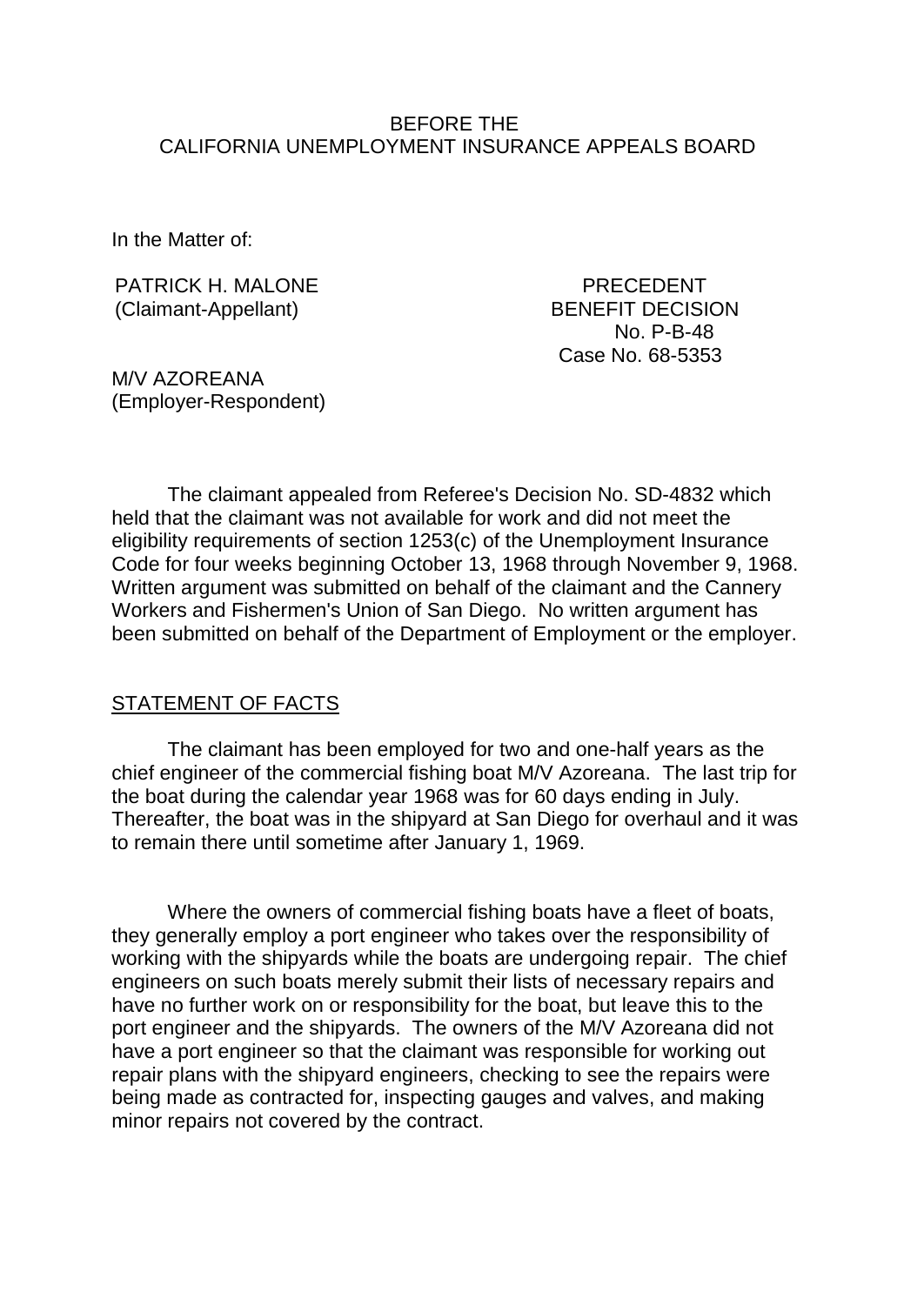After making the initial arrangements for the repairs, the claimant left San Diego on October 17, 1968 for a vacation to visit relatives in Boston, Massachusetts. He returned to San Diego on November 7, 1968. During the time he was away the claimant could have been reached by telephone in any emergency and the claimant telephoned the skipper "to find out how things were doing." One of the owners was standing by while the repairs were being made. The assistant engineer checked the boat and the progress of the repairs while the claimant was away from San Diego.

When the claimant returned, he filed with the Department of Employment claims for unemployment Insurance on Form DE 2063F, Notice of Reduced Earnings, for the four weeks beginning October 13 through November 9, 1968, in connection with a previously established benefit year. Benefits were denied by the department on the ground that the claimant was not available for work during the four-week period he was on vacation. The claimant testified that probably he could have worked for someone else during this period as he had substantially completed his duties in connection with the repair. However, he still had a job and owners frown on the acceptance of other work as they feel the person is still with the boat. The claimant did not expect any pay for the period the boat was being repaired but he thought that he might receive a bonus at the end of the year for staying with the boat. The sale of the fish caught during the last trip out ending in July 1968 did not cover expenses and the 13- or 14-man crew had to each pay \$160 to make up the cost of food and fuel, etc., used on the trip. Before that, however, the boat had had a "pretty good year."

Counsel for the claimant and the union contends in written argument that claimant was totally unemployed within the meaning of section 1252.1 of the code and that, because of the special legislation with respect to commercial fishermen, section 1253(c) of the code is entirely inconsistent with such special legislation and is not applicable to the claimant's circumstances where his employment relationship with his regular employer had not terminated.

The representative of the department at the hearing testified that under the law and authorized regulations there appeared to be no limitation on how many times an individual could submit Form DE 2063F, Notice of Reduced Earnings, but that individuals submitting such claims were required to be available for other suitable work, which the claimant was not because of his absence from the area.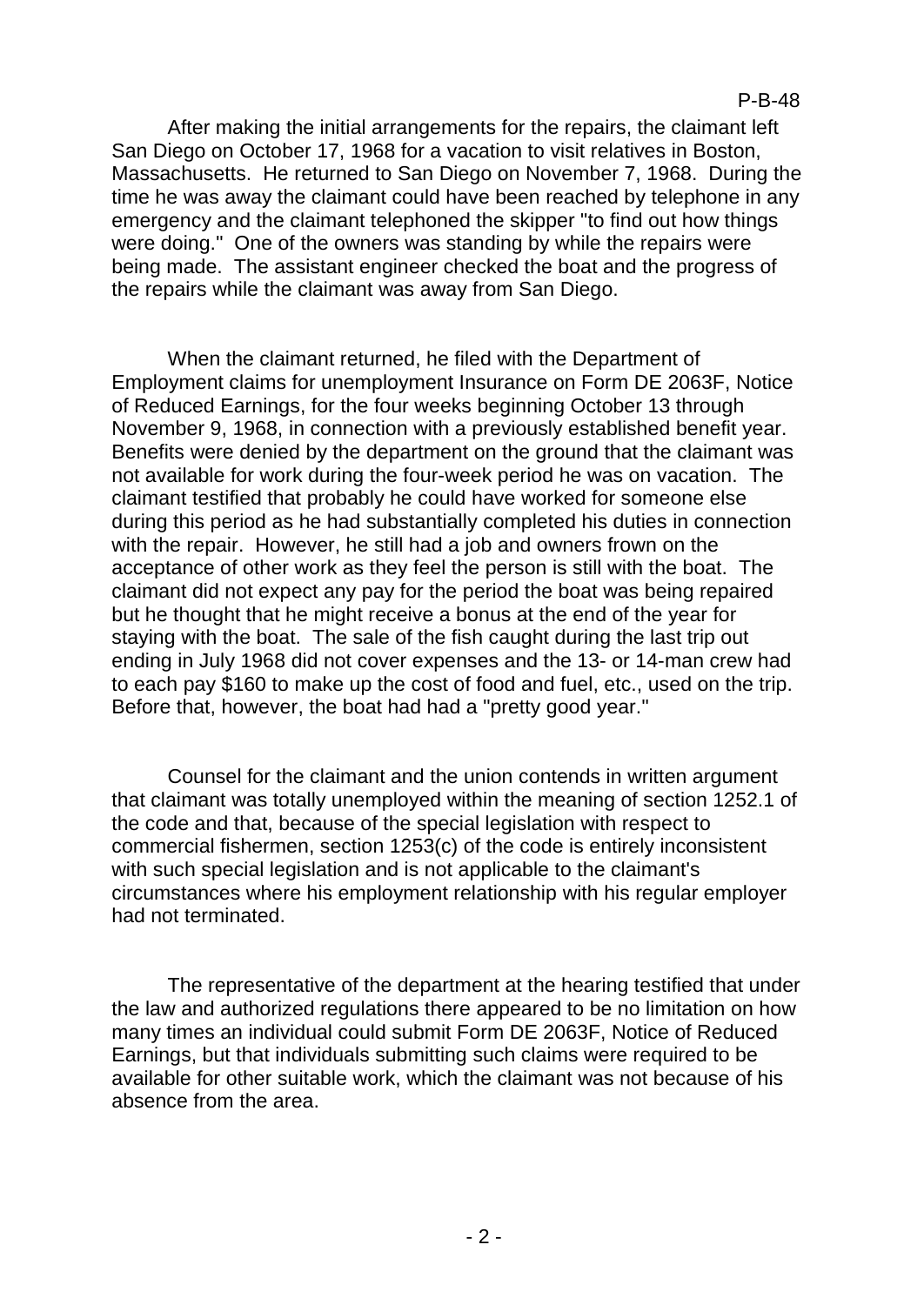The questions before us for consideration are:

- 1. Was the claimant totally, part-totally or partially "unemployed" within the meaning of section 1252, 1252.1 or 1252.2 of the code, and
- 2. If "unemployed" was the claimant, as a commercial fisherman, required to meet the eligibility requirements of section 1253(c) of the code?

# REASONS FOR DECISION

Section 1251 of the Unemployment Insurance Code provides that unemployment compensation benefits are payable from the Unemployment Fund to "unemployed" individuals who are "eligible" under part 1 of the code. Individuals are "unemployed" if they meet the requirements of sections 1252, 1252.1 and 1252.2 of the code or, for the limited purpose of filing a "valid claim," section 1276. Section 1252.2 of the code, which provides for the filing of claims by commercial fishermen as "partially unemployed individuals," has no application to the facts of the present case as it is limited to individuals "in the act of catching or attempting to catch fish." Sections 1252 and 1252.1 provide in pertinent part as follows:

"1252. An individual is 'unemployed' in any week during which he performs no services and with respect to which no wages are payable to him, or in any week of less than full-time work if the wages payable to him with respect to that week are less than his weekly benefit amount. Authorized regulations shall be prescribed making such distinctions as may be necessary in the procedures applicable to unemployed individuals as to total unemployment, part-total employment, partial unemployment of individuals attached to their regular Jobs, and other forms of short-time work. . . .

"1252.1. With respect to individuals hired as commercial fishermen a 'totally unemployed individual' means an individual who, during a particular week, while still attached to his employer from the standpoint that there did not occur any severance of the employer-employee relationship, earned no wages and performed no services because his employer's boat was tied up for one or more of the following reasons:

\* \* \*

"(d) Boat is laid up for repairs."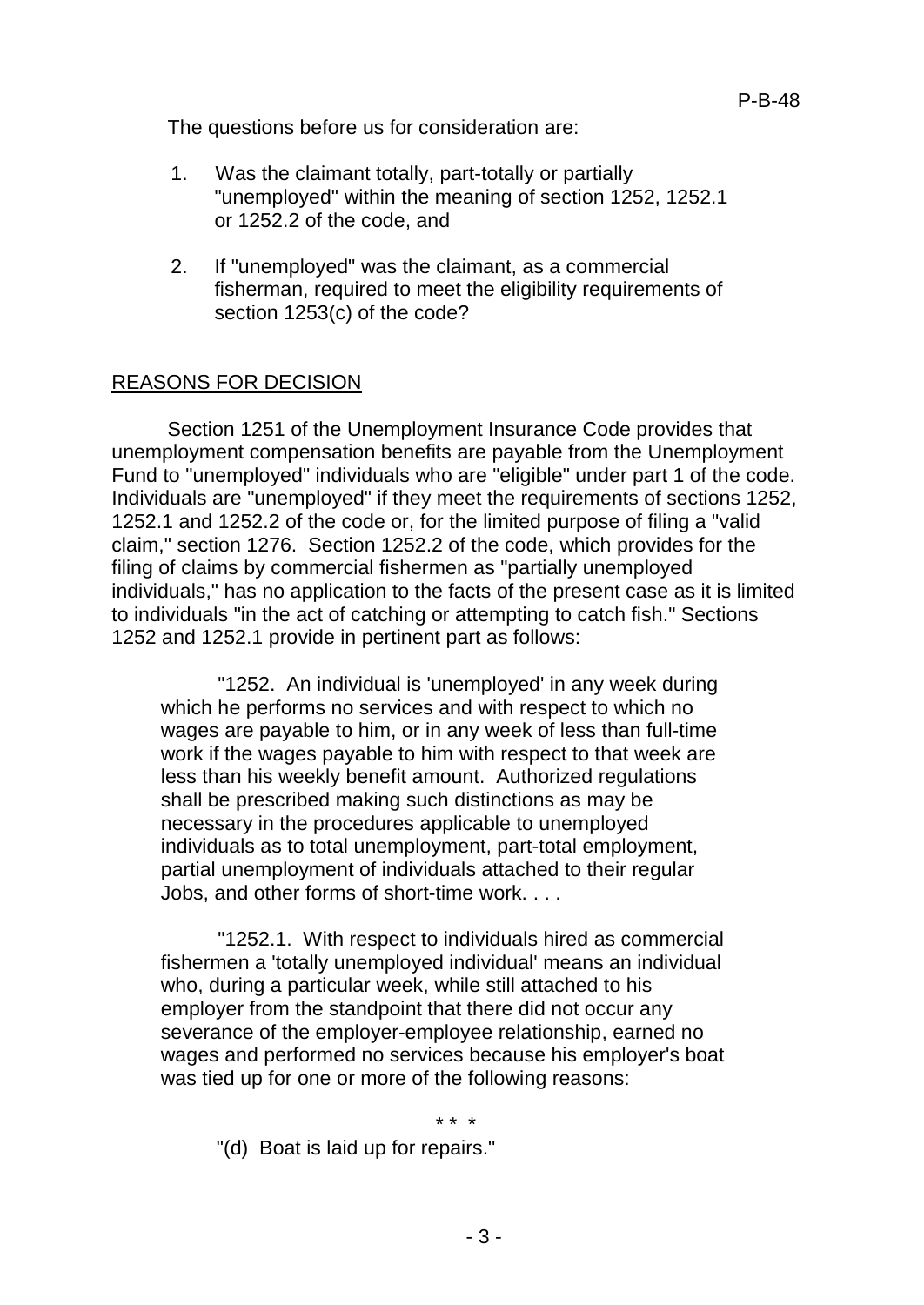An "unemployed" individual is "eligible" for benefits with respect to any week only if he meets the requirements of section 1253 of the code, or comes within the exceptions set forth in sections 1253.1 and 1253.2 (not here applicable) which eligibility requirements cannot be amended administratively (24 Ops. Cal. Atty. Gen. 81). Section 1253(c) of the code provides:

"1253. An unemployed individual is eligible to receive unemployment compensation benefits with respect to any week only if the director finds that:

\* \* \*

"(c) He was able to work and available for work for that week."

In deciding whether the claimant was "unemployed" and, if "unemployed," whether he was required as a commercial fisherman to meet the availability for work requirements of the code, a brief review of some of our prior decisions and legislative changes is pertinent. Historically, commercial fishermen have had difficulty in establishing that they are "unemployed," whether totally, part-totally, or partially, because of their contingent method of compensation and the resulting lack of any definite relationship between hours of work and earnings, which may vary from day to day, week to week, and from season to season, and at times be in an inverse ratio (Benefit Decisions Nos. 4156, 5011, 5066, 5999, 6456, 6490 and 6494). In 1953, the Director of Employment amended the regulation on partial unemployment to attempt to cover the commercial fishermen's situation of unascertainable normal customary hours of full-time work. In Regulation Decision No. 19, issued on December 18, 1953, we held that such proposed amendment to the regulations was unreasonable, improper and invalid under existing law.

In 1957, the California Legislature added section 145 to the general definitions in the Unemployment Insurance Code to provide a definition with respect to commercial fishermen as partially unemployed individuals. In 1959, section 145 of the code was amended to delete a cutoff date and section 1252.1 was added to the code with respect to commercial fishermen as totally unemployed individuals. In 1961, section 145 was renumbered 1252.2 and it and section 1252.1 were amended to redesignate the subdivisions by alphabetical rather than numerical symbols. Neither of these sections with respect to commercial fishermen has been amended since.

## P-B-48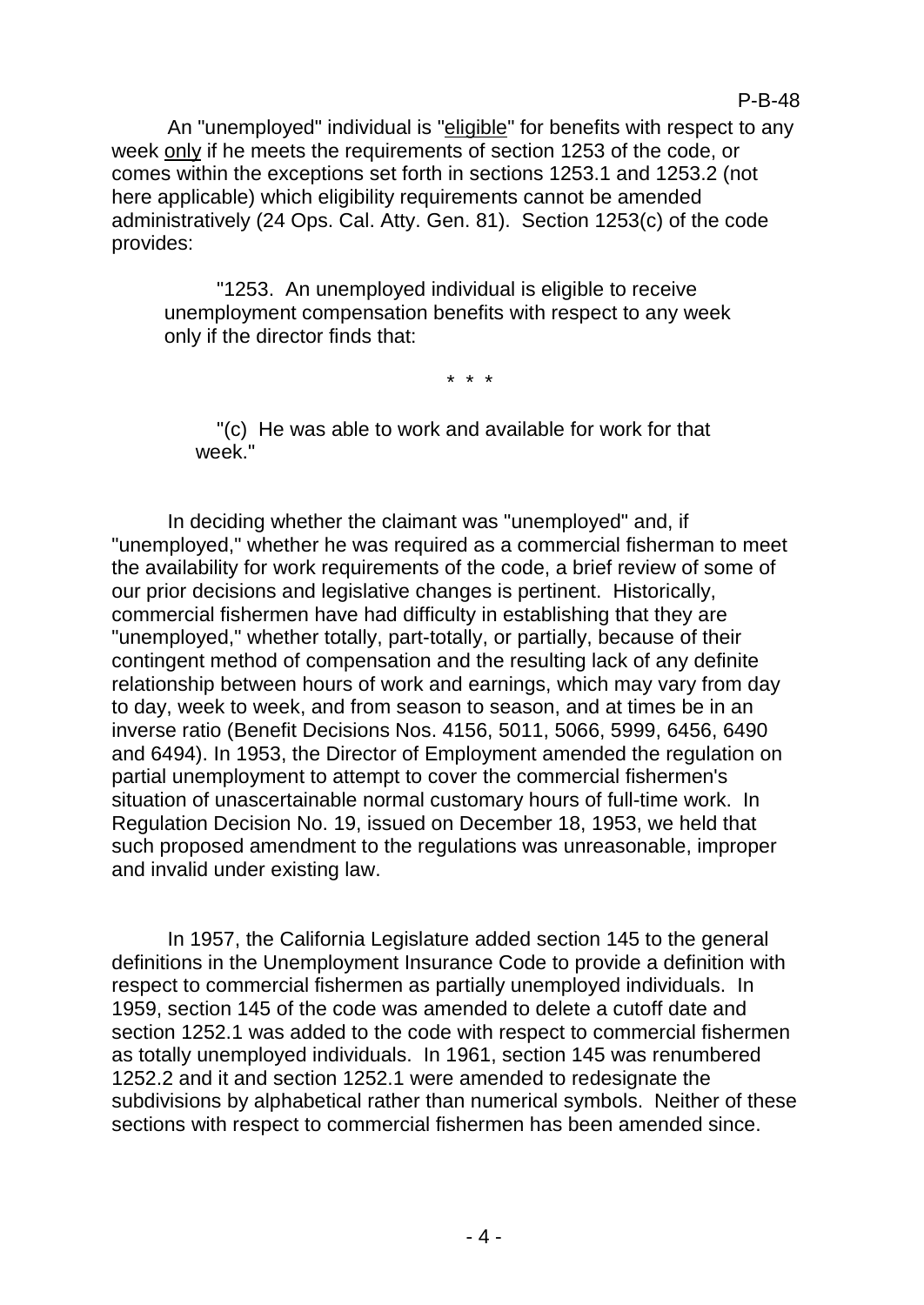On the other hand, section 1253.1 was added to the code in 1959 and section 1253.2 was added in 1965 as exceptions to the availability for work requirements of section 1253(c) of the code. In 1961, section 1253 (c) of the code was amended, without change in its availability for work requirement, to separately state and redefine the search for work requirement in subsection (e) of section 1253 by the same California Legislature which last amended the provisions on commercial fishermen as set forth above. In view of this legislative history, we cannot conclude that the legislature intended for commercial fishermen, permitted to file claims as "totally unemployed" or "partially unemployed" individuals under section 1252.1 or 1252.2 of the code, to be exempt from the eligibility requirements of code section 1253(c).

Section 1253(c) of the code applies to claimants who are "unemployed under the Unemployment Insurance Code, whether totally, part-totally or partially; it does not require that the claimant's employment relationship with his regular employer, be severed. Even a partially employed individual who is "unemployed" within the meaning of the code must meet the availability for work requirements of section 1253(c), including commercial fishermen (Benefit Decisions Nos. 5011, 5066, 5974, 6171 and 6358). Although there may be no limit to the number of times an individual may submit Form DE 2063F, Notice of Reduced Earnings, the authorized regulations provide that individuals submitting such claims for two successive pay periods during which they have performed no services for their regular employer with respect to which wages were payable must register for work and thereafter file continued claims for benefits (22 Cal. Adm. Code 1326-8; Benefit Decisions Nos. 5678 and 6300).

Counsel in contending that the claimant was a "totally unemployed individual" within the meaning of section 1252.1 of the code must necessarily assume that the claimant "earned no wages and performed no services because his employer's boat was . . . laid up for repairs." If one assumes the claimant was not required to perform services for his regular employer so that the claimant was "unemployed," it is not inconsistent to require that the claimant be available for other suitable work in order to be eligible for unemployment benefits for any particular week. On the other hand, if the claimant was required to perform services for his regular employer during a particular week, then the claimant would not be "unemployed" at all under the express language of section 1252.1 of the code and ineligible to claim benefits for that week on that ground alone without regard to whether he met any other eligibility requirement of the code (Benefit Decisions Nos. 6601 and 6662).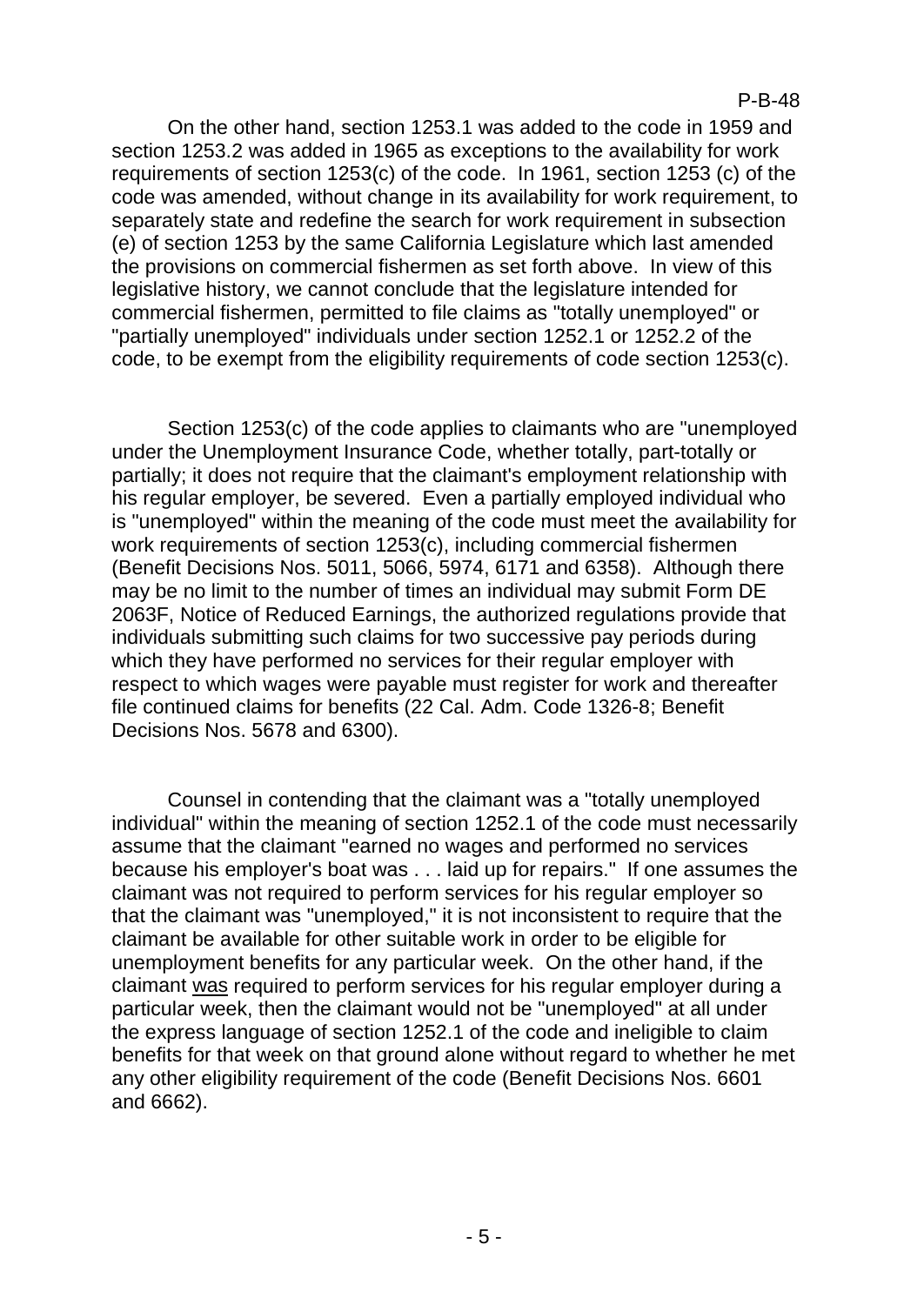In the present case, the evidence established that the claimant performed no substantial duties for his regular employer during the four weeks involved in this appeal. Although the claimant might receive a bonus for the year 1968, he had not received any wages for the period the boat was laid up for repairs by the time he filed his claim. On these facts we conclude that the claimant was a "totally unemployed individual" within the meaning of section 1252.1 of the code, and also met the requirements for being "unemployed" set forth in section 1252 of the code (Benefit Decision No. 5066) for the four weeks in question because he performed no services for his regular employer.

However, we further conclude that although the claimant was "unemployed" he did not meet the eligibility requirements of section 1253(c) of the code. The claimant's travel was for the purpose of visiting relatives and to vacation and was unrelated to any search for work. The claimant was in effect holding himself available for work only with his regular employer who had no appreciable work for the claimant during this period (Benefit Decisions Nos. 3997 and 6498). Therefore, benefits must be denied under section 1253(c) of the code on the ground that the claimant was not available for work during the four weeks involved in this appeal.

## DECISION

The decision of the referee is affirmed. Benefits are denied under section 1253(c) of the code for the four-week period beginning October 13, 1968.

Sacramento, California, August 12, 1969.

CALIFORNIA UNEMPLOYMENT INSURANCE APPEALS BOARD

ROBERT W. SIGG, Chairman

LOWELL NELSON

CLAUDE MINARD

JOHN B. WEISS

DON BLEWETT